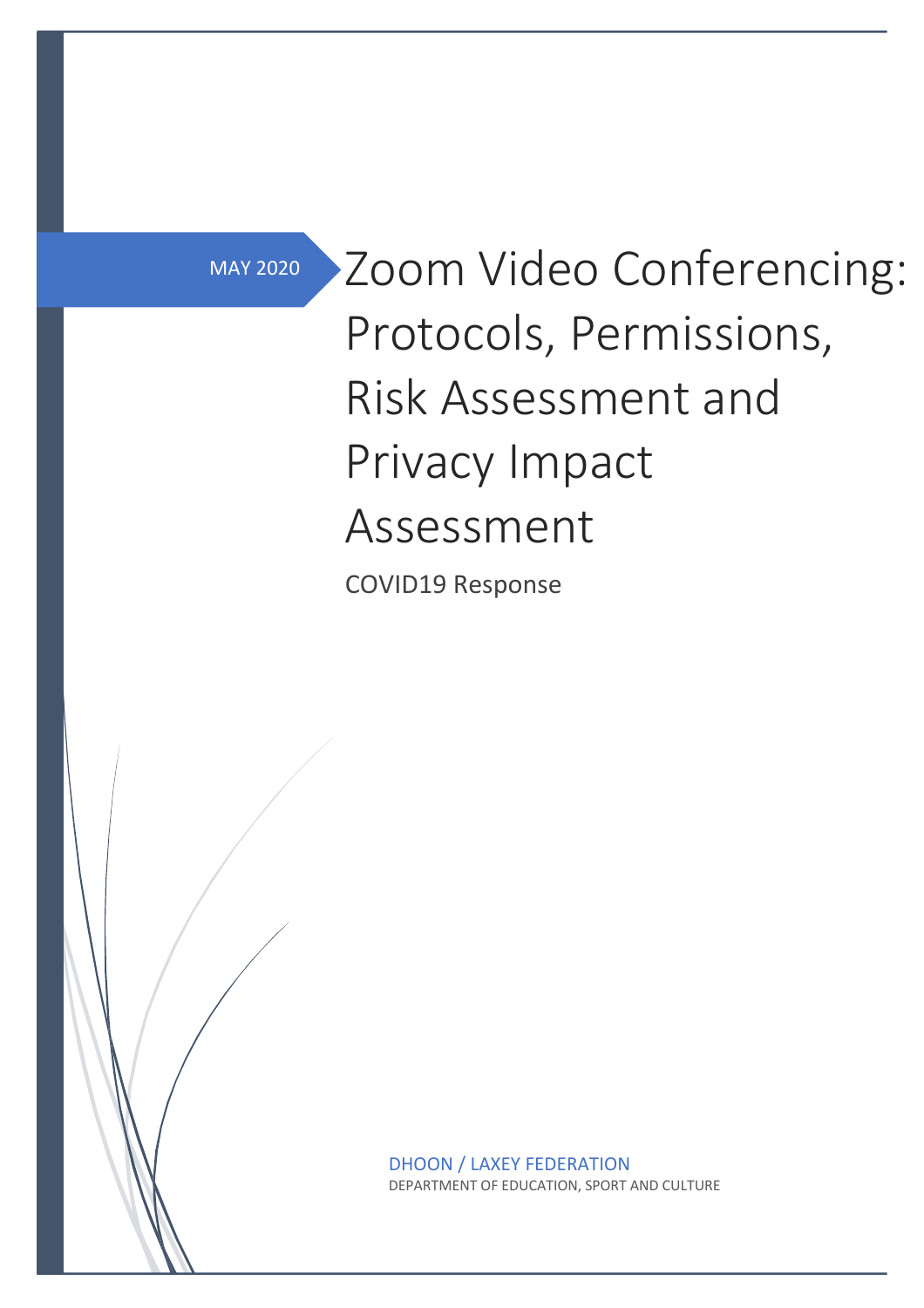

## Dear parents and carers

# **Zoom Video Conferencing – Protocols and Permissions**

We have been looking at ways to provide a video conference and chat opportunity for pupils. We have looked at Microsoft Teams and Zoom.

We feel that Zoom has the most user-friendly options that will allow children to see each other and their teacher. As with all new platforms we are required to explore any potential data risks and access issues. We have complied a Risk Assessment and Privacy Impact Statement, which is attached to this letter, and is available on our school websites. Please read these, as by providing them we consider that all relevant information – including risks – have been explicitly shared.

To minimise any potential issues we have completed a protocol for meetings which is set out below:

- $\Rightarrow$  Children / parents will only need a browser and do not need to download any applications.
- $\Rightarrow$  All meetings will be hosted by Mr Kelly or a member of the teaching staff in the Federation.
- $\Rightarrow$  Invitations will be sent to the children's parental email address to join a planned meeting.
- $\Rightarrow$  All invites to the meeting contain a website address (URL) and a password.
- $\Rightarrow$  To access the meeting the address is copied and pasted into a browser such as Chrome or Safari.
- $\Rightarrow$  The invited person will gain entrance to a waiting room and can only be admitted by the meeting organiser or teacher.
- $\Rightarrow$  At the end of the meeting the organiser or teacher will end the meeting for everyone.
- $\Rightarrow$  The teacher can control the mute buttons of each child during the meeting.
- $\Rightarrow$  All participants will be muted on arrival. The meeting host will be able to control who speaks and when.
- $\Rightarrow$  The meeting will be terminated as quickly as possible by the meeting host should it become apparent that it has been "zoombombed" or accessed by someone who should not have been present.

As the educational landscape continues to change and develop in the face of the COVID19 global pandemic, our response to delivering learning must continue to evolve. We have already been providing content for remote learning via our websites, instigated telephone communication and moved to provide ongoing direct access to our teaching staff through new email accounts. Our next step is to explore video conference opportunities for occasional remote delivery in real time.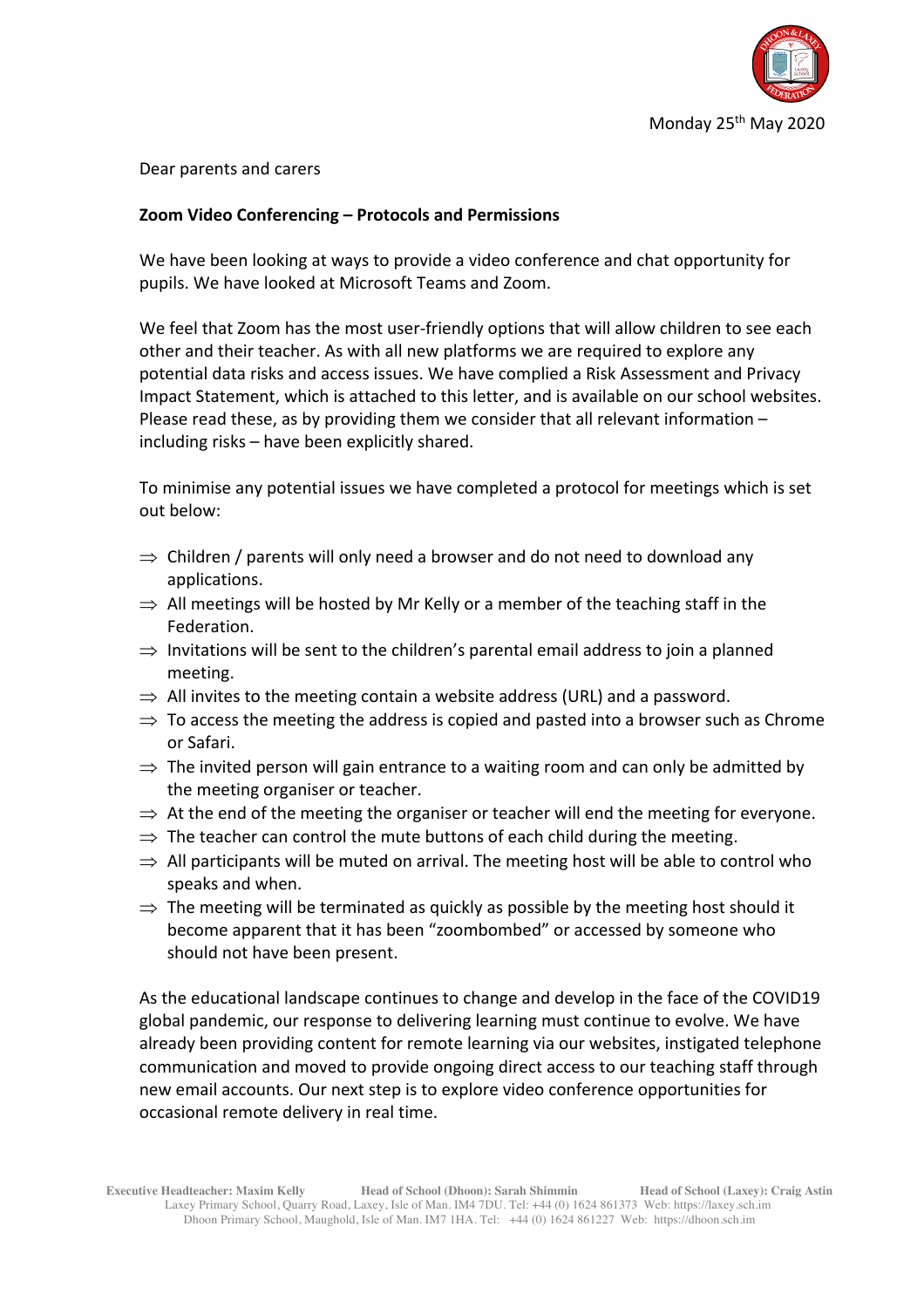

We intend to hold one initial test meeting for all pupils on Friday 29<sup>th</sup> May at 10.30am and depending on the success of this, we may look to schedule additional meetings for smaller groups going forward.

Our initial meeting will be styled as a "Big School Assembly" and aims to bring together as many of our pupils as possible. The assembly will include a message from me, a chance to hear from some of the teachers, and one or two surprises that we hope to have in place.

For this first meeting, children will be muted on entry, and I will control who can speak and when. This level of control, which is achievable in Zoom, will help with the management of such a large conference. Obviously the children will need access to a device that allows them to switch on a video so that they can be seen on the conference screen – it will be lovely to see everyone's face in real time – but there is an opportunity for families to gather at webcams so mums, dads and carers can be part of the experience too. This is actually very important, because if we take this further with future meetings, then parents will have a clearer understanding of how the facility will work.

We need parental permission for your child to take part in these sessions, including the Big School Assembly on Friday. We won't assume you are happy for your child to take part, and you will only receive an invite if we have your express consent.

If parents are happy for their children to be included please can you reply with the following note or something similar to our LaxeyEnquiries@sch.im or DhoonEnquiries@sch.im email address.

# *"I agree that my child can take part in Zoom meetings scheduled by school and I confirm my child may be invited to sessions arranged by the school."*

We will be able to accept email replies as confirmation of your agreement to our protocol, privacy impact statement and risk assessment.

The invite will be sent out on the morning of the assembly, in advance of 10.30am, and it will be delivered to the parental email address that we hold on record.

I hope to see as many of you as possible on Friday morning, and we will all have to keep our fingers crossed that the technology works. The staff have trialled Zoom for some of our staff meetings, and we can get it to work, but this is our first attempt at marrying it up with parental consents, a large number of invites and a wide audience. So please bear with us if there are teething issues and glitches.

Best wishes

Mr M Kelly Executive Headteacher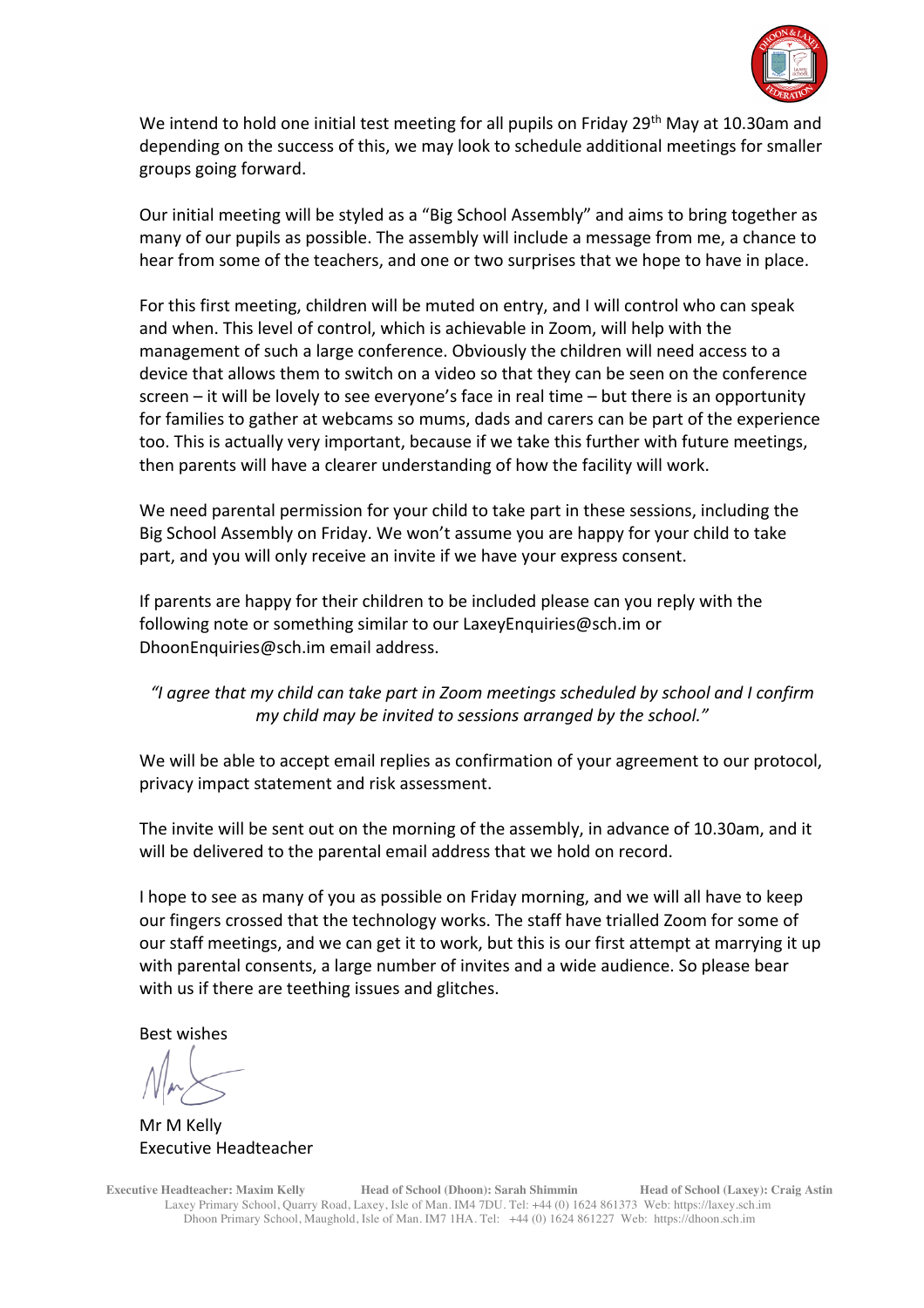## **RISK ASSESSMENT FORM – USING ZOOM TO DELIVER VIDEO-CONFERENCING IN REAL TIME WITH GROUPS OF PUPILS**

Risk Classification

Likelihood (L): remote = 1 possible = 2 probable = 3 Severity (S): minor = 1 serious = 2 severe/fatal = 3 Risk Rating (LxS): low = 1-2 medium =  $3-5$  high =  $6-9$ 

| <b>Person making</b><br>assessment:                                             |                                                  | Date<br>22.05.2020                       |                |                | Review date:<br>Ongoing                                                                                                                                                                                                                                                                                                                                                                                                                                                                                                                                                                                                                                                                                                                                                                                                                                                                                                                                                                                                                              |                                                                                                                                                                                                                                                                                                                                         |                            |
|---------------------------------------------------------------------------------|--------------------------------------------------|------------------------------------------|----------------|----------------|------------------------------------------------------------------------------------------------------------------------------------------------------------------------------------------------------------------------------------------------------------------------------------------------------------------------------------------------------------------------------------------------------------------------------------------------------------------------------------------------------------------------------------------------------------------------------------------------------------------------------------------------------------------------------------------------------------------------------------------------------------------------------------------------------------------------------------------------------------------------------------------------------------------------------------------------------------------------------------------------------------------------------------------------------|-----------------------------------------------------------------------------------------------------------------------------------------------------------------------------------------------------------------------------------------------------------------------------------------------------------------------------------------|----------------------------|
| M Kelly                                                                         |                                                  |                                          |                |                |                                                                                                                                                                                                                                                                                                                                                                                                                                                                                                                                                                                                                                                                                                                                                                                                                                                                                                                                                                                                                                                      |                                                                                                                                                                                                                                                                                                                                         |                            |
| Location<br>or Activity<br><b>Element</b>                                       | <b>Potential</b><br>Hazard<br><b>Description</b> | <b>Risk Classification</b><br>Likelihood | Severity       | Rating         | Action taken to reduce or<br>control risk                                                                                                                                                                                                                                                                                                                                                                                                                                                                                                                                                                                                                                                                                                                                                                                                                                                                                                                                                                                                            | <b>Residual risk</b><br>and further<br>action req'd                                                                                                                                                                                                                                                                                     | <b>Action</b><br>(initial) |
| Video<br>conference<br>session<br>between<br>pupils and<br>a member<br>of staff | Pupils<br>sharing<br>inappropriate<br>content    | $\overline{2}$                           | $\overline{2}$ | $\overline{4}$ | Parents' permission requested<br>and received.<br>Parents can monitor session<br>(and are actively encouraged to<br>can sit in on the session.)<br>All meetings scheduled by<br>Dhoon/Laxey staff will use the<br>waiting room feature that<br>prevents users from entering<br>the meeting without first being<br>admitted by the host.<br>Unique meeting ID used.<br>Once everyone has joined the<br>meeting or after 5 minutes of<br>the session starting, we can<br>'Lock' the meeting so that<br>nobody else can join.<br>Each meeting hosted by a<br>member of staff will be<br>password protected. This<br>password will be issued by<br>email a short time before each<br>scheduled meeting.<br>First name of the child<br>participating is correct before<br>joining a session.<br>All microphones will be muted<br>on entry to the meeting.<br>Pupils not to unmute unless<br>asked to do so or the host does<br>it for them.<br>Each meeting will be scheduled<br>for a specific time and will<br>usually last no more than 30<br>minutes. | If anything<br>inappropriate<br>occurs during<br>a meeting,<br>the meeting<br>will be<br>stopped<br>immediately.<br>Chat feature<br>closed by<br>$host-this$<br>needs to be<br>set on the<br>app not<br>desktop.<br>No screen<br>sharing<br>allowed.<br>Check once<br>sessions<br>starts that an<br>adult is<br>present in<br>the room. |                            |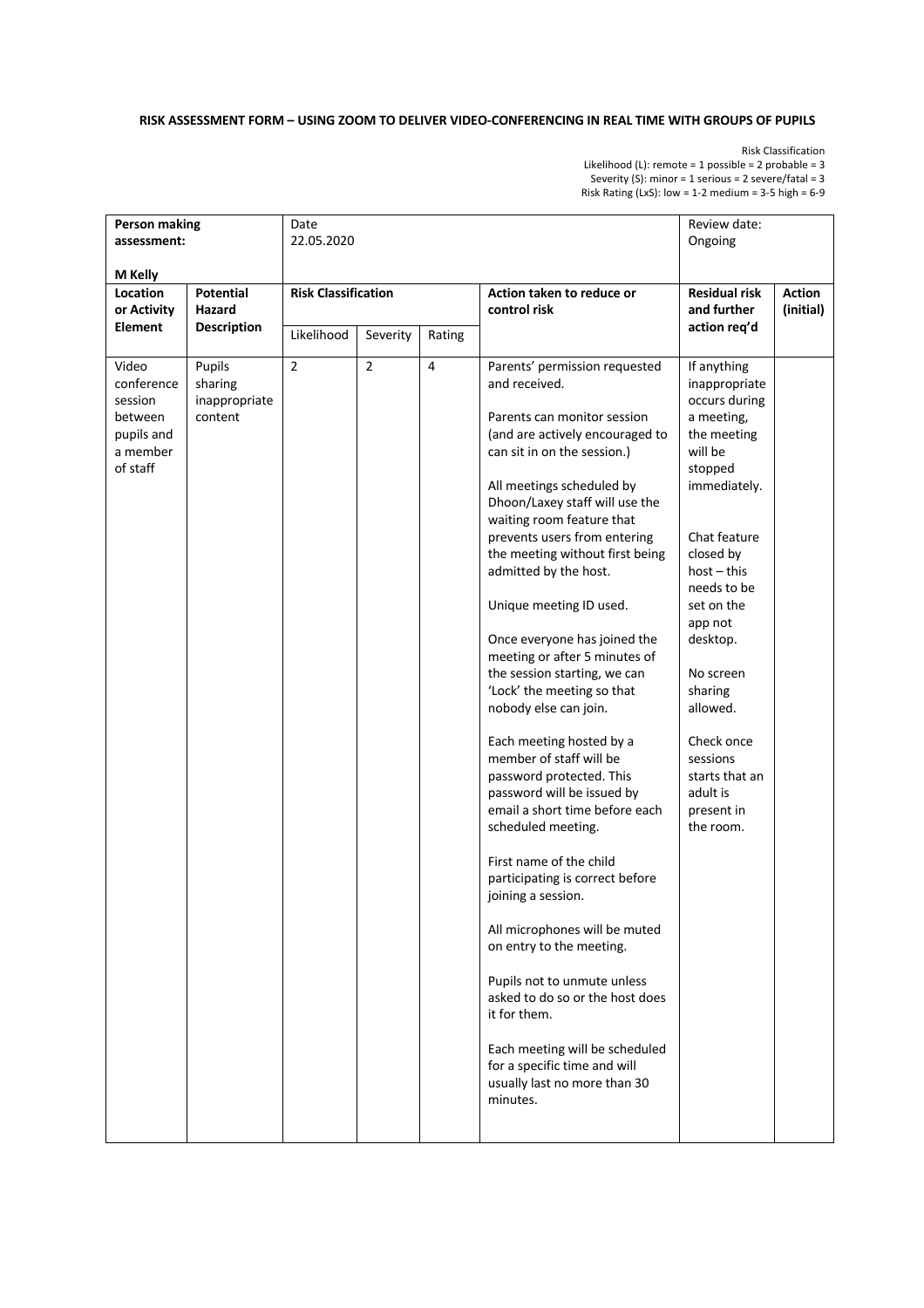| Video<br>conference    | Pupils                        | $\overline{2}$ | 2              | 4 | Routine & protocol established<br>and shared with parents and |                             |  |
|------------------------|-------------------------------|----------------|----------------|---|---------------------------------------------------------------|-----------------------------|--|
| sessions               | accepting<br>conference       |                |                |   | children.                                                     |                             |  |
| other than<br>with a   | invitations at<br>other times |                |                |   |                                                               |                             |  |
| member of              | with people                   |                |                |   | Meetings scheduled will be<br>advised in advance with set     |                             |  |
| staff                  | purporting to                 |                |                |   | dates and times. Passwords also                               |                             |  |
|                        | be a member                   |                |                |   | set and shared a short time                                   |                             |  |
|                        | of staff                      |                |                |   | before each session.                                          |                             |  |
|                        |                               |                |                |   | Parents & children advised not                                |                             |  |
|                        |                               |                |                |   | accept any invitations to                                     |                             |  |
|                        |                               |                |                |   | sessions at other times from                                  |                             |  |
|                        |                               |                |                |   | people purporting to be a<br>member of staff from Dhoon /     |                             |  |
|                        |                               |                |                |   | Laxey Federation.                                             |                             |  |
| Video                  | Leaked link                   | $\overline{2}$ | $\overline{2}$ | 4 | Date and time of chat only                                    |                             |  |
| conference             | to<br>conference              |                |                |   | shared in secure email to                                     |                             |  |
| session<br>with pupils | to children                   |                |                |   | parents who have expressed<br>permission. This will be        |                             |  |
| whose                  | whose                         |                |                |   | recorded in the Laxey/Dhoon                                   |                             |  |
| patents                | parents have                  |                |                |   | information management                                        |                             |  |
| have not               | not given                     |                |                |   | system known as Arbor.                                        |                             |  |
| given                  | permission                    |                |                |   |                                                               |                             |  |
| permission             | for joining<br>sessions       |                |                |   | Link to chat only shared in<br>secure email to parents who    |                             |  |
|                        |                               |                |                |   | have given permission                                         |                             |  |
|                        |                               |                |                |   | Staff set up meeting.                                         |                             |  |
|                        |                               |                |                |   |                                                               |                             |  |
|                        |                               |                |                |   | Laxey / Dhoon Zoom account<br>will be used linked to school's |                             |  |
|                        |                               |                |                |   | professional email address.                                   |                             |  |
| Video                  | Confidential                  | $\overline{2}$ | $\overline{2}$ | 4 | Staff to join conference in a                                 |                             |  |
| conference             | discussion                    |                |                |   | private space out of ear shot of                              |                             |  |
| session                | about pupils                  |                |                |   | non-Federation staff                                          |                             |  |
| between<br>staff only  | or staff issues               |                |                |   |                                                               |                             |  |
| Video                  | Leaked link                   | $\overline{2}$ | $\overline{2}$ | 4 | All meetings scheduled by                                     |                             |  |
| conference             | to                            |                |                |   | Executive Headteacher or staff                                |                             |  |
| session                | conference                    |                |                |   | will use the waiting room                                     |                             |  |
| between                | to others                     |                |                |   | feature that prevents users<br>from entering the meeting      |                             |  |
| staff only             |                               |                |                |   | without first being admitted by                               |                             |  |
|                        |                               |                |                |   | the host.                                                     |                             |  |
|                        |                               |                |                |   | Unique meeting ID used                                        |                             |  |
|                        |                               |                |                |   | Password issued to staff only &                               |                             |  |
|                        |                               |                |                |   | sent in advance.                                              |                             |  |
|                        |                               |                |                |   | All microphones will be muted                                 |                             |  |
|                        |                               |                |                |   | on entry to the meeting.                                      |                             |  |
| Video                  | <b>Staff</b>                  | $\overline{2}$ | $\overline{2}$ | 4 | Routine & protocol established                                | If anything                 |  |
| conference             | accepting                     |                |                |   | and shared with staff.                                        | inappropriate               |  |
| session<br>between     | conference<br>invitations at  |                |                |   | Meetings scheduled will be                                    | occurs during<br>a meeting, |  |
| staff only             | other times                   |                |                |   | advised in advance with set                                   | the meeting                 |  |
|                        | with people                   |                |                |   | dates and times. Passwords also                               | will be                     |  |
|                        | purporting to                 |                |                |   | set and shared before session.                                | stopped                     |  |
|                        | be a member<br>of staff       |                |                |   |                                                               | immediately.                |  |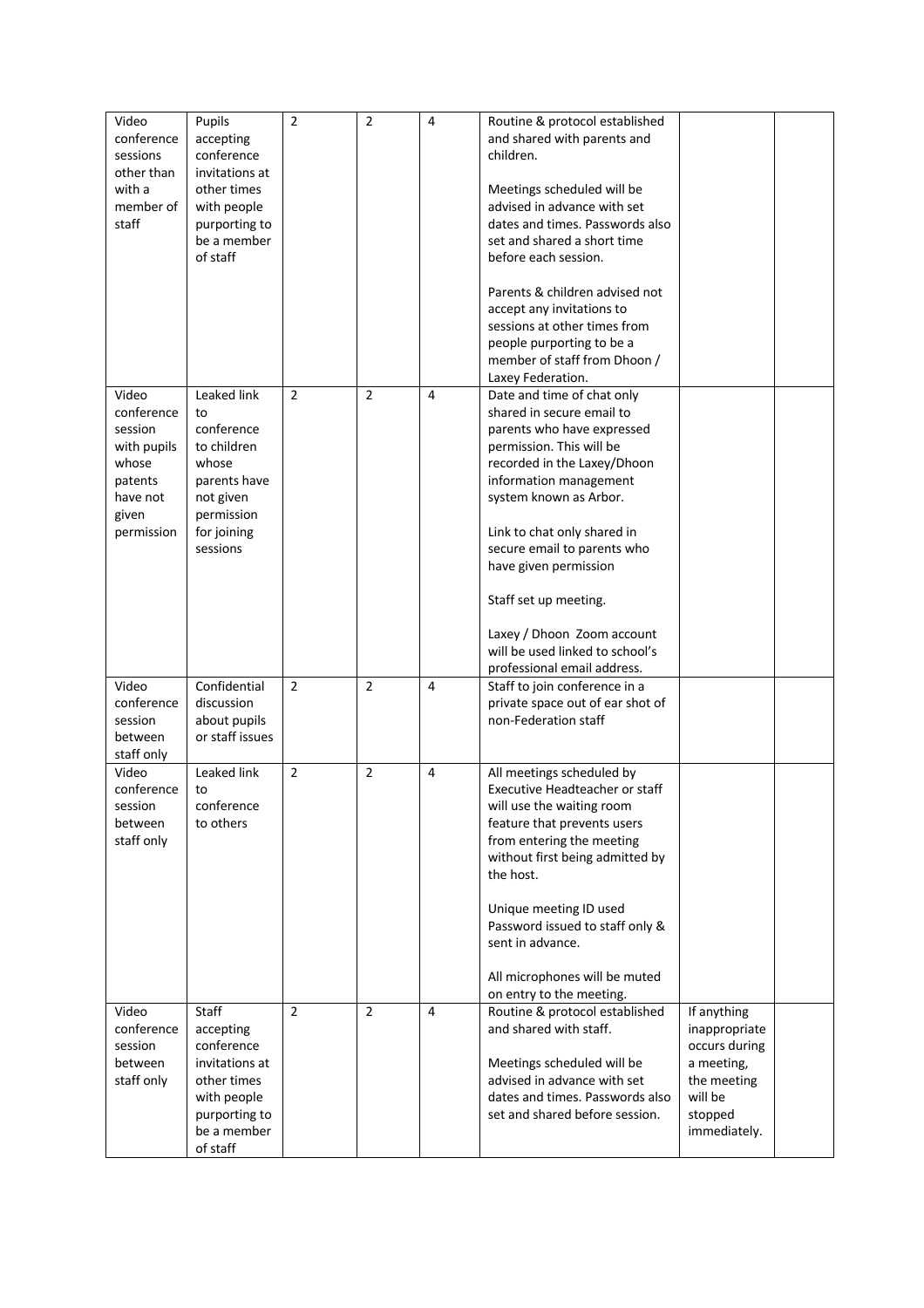## **PRIVACY IMPACT ASSESSMENT - USING ZOOM TO DELIVER VIDEO-CONFERENCING IN REAL TIME WITH PUPILS**

| School/               | <b>DHOON/LAXEY FEDERATION</b> |
|-----------------------|-------------------------------|
| Division/Team:        |                               |
| <b>Project Title:</b> | Zoom                          |
| Lead/Contact          | <b>EXECUTIVE HEADTEACHER</b>  |
| Officer:              |                               |

## **Privacy Impact Assessment? (PIA) ─ pre-screening questions:**

(These questions are intended to help you decide whether a PIA is necessary. Answering 'yes' to any of these questions is an indication that a PIA would be a useful exercise.

[You can expand on your answers as the project develops if you need to. You can adapt these questions to develop a screening method that fits more closely with the types of project you are likely to assess].

| <b>Questions:</b>                                                                                                                                                                                                                | Yes / No |  |
|----------------------------------------------------------------------------------------------------------------------------------------------------------------------------------------------------------------------------------|----------|--|
| Will the project involve the collection of new information about individuals?                                                                                                                                                    | v        |  |
| Will the project compel individuals to provide information about themselves?                                                                                                                                                     | Y        |  |
| Will information about individuals be disclosed to organisations or people who have not previously had<br>routine access to the information?                                                                                     |          |  |
| Are you using information about individuals for a purpose it is not currently used for, or in a way it is<br>not currently used?                                                                                                 | Υ        |  |
| Does the project involve you using new technology that might be perceived as being privacy intrusive?<br>For example, the use of biometrics or facial recognition.                                                               |          |  |
| Will the project result in you making decisions or taking action against individuals in ways that can have<br>a significant impact on them?                                                                                      |          |  |
| Is the information about individuals of a kind particularly likely to raise privacy concerns or<br>expectations? For example, health records, criminal records or other information that people would<br>consider to be private. |          |  |
| Will the project require you to contact individuals in ways that they may find intrusive?                                                                                                                                        | N        |  |

#### **Privacy Impact Assessment**

## **Step one: Identify the need for a PIA**

| Explain what the  | Implement Zoom based learning using break out sessions and meetings for online sessions   |                                                                                 |                   |  |  |
|-------------------|-------------------------------------------------------------------------------------------|---------------------------------------------------------------------------------|-------------------|--|--|
| project aims to   | including remote assemblies.                                                              |                                                                                 |                   |  |  |
| achieve:          |                                                                                           |                                                                                 |                   |  |  |
| Benefits to the   |                                                                                           | Allows direct contact with data subjects – children, young people and students. |                   |  |  |
| organisation:     |                                                                                           |                                                                                 |                   |  |  |
| Benefits to       | Continuation of the learning experience.                                                  |                                                                                 |                   |  |  |
| individuals:      |                                                                                           |                                                                                 |                   |  |  |
| Benefits to other | Educational development continues/                                                        |                                                                                 |                   |  |  |
| parties:          |                                                                                           |                                                                                 |                   |  |  |
| Other relevant    | https://www.privacyshield.gov/participant?id=a2zt0000000TNkCAAW&status=Active             |                                                                                 |                   |  |  |
| documents related |                                                                                           |                                                                                 |                   |  |  |
| to the project:   | https://zoom.us/privacy                                                                   |                                                                                 |                   |  |  |
|                   |                                                                                           |                                                                                 |                   |  |  |
|                   | Risk assessment and other documents provided by Dhoon/Laxey Executive Headteacher – to be |                                                                                 |                   |  |  |
|                   | amended as needed. Generic versions attached at the appendix                              |                                                                                 |                   |  |  |
|                   | Info relating to Zoom:                                                                    |                                                                                 |                   |  |  |
|                   | <b>Type of Data</b>                                                                       | <b>Examples</b>                                                                 | Zoom Uses it to   |  |  |
|                   |                                                                                           |                                                                                 |                   |  |  |
|                   |                                                                                           |                                                                                 | Create a customer |  |  |
|                   | Information that identifies                                                               | For customers: Account owner name,                                              | account           |  |  |
|                   | you                                                                                       | billing name and address, payment                                               |                   |  |  |
|                   |                                                                                           | method                                                                          |                   |  |  |
|                   |                                                                                           |                                                                                 |                   |  |  |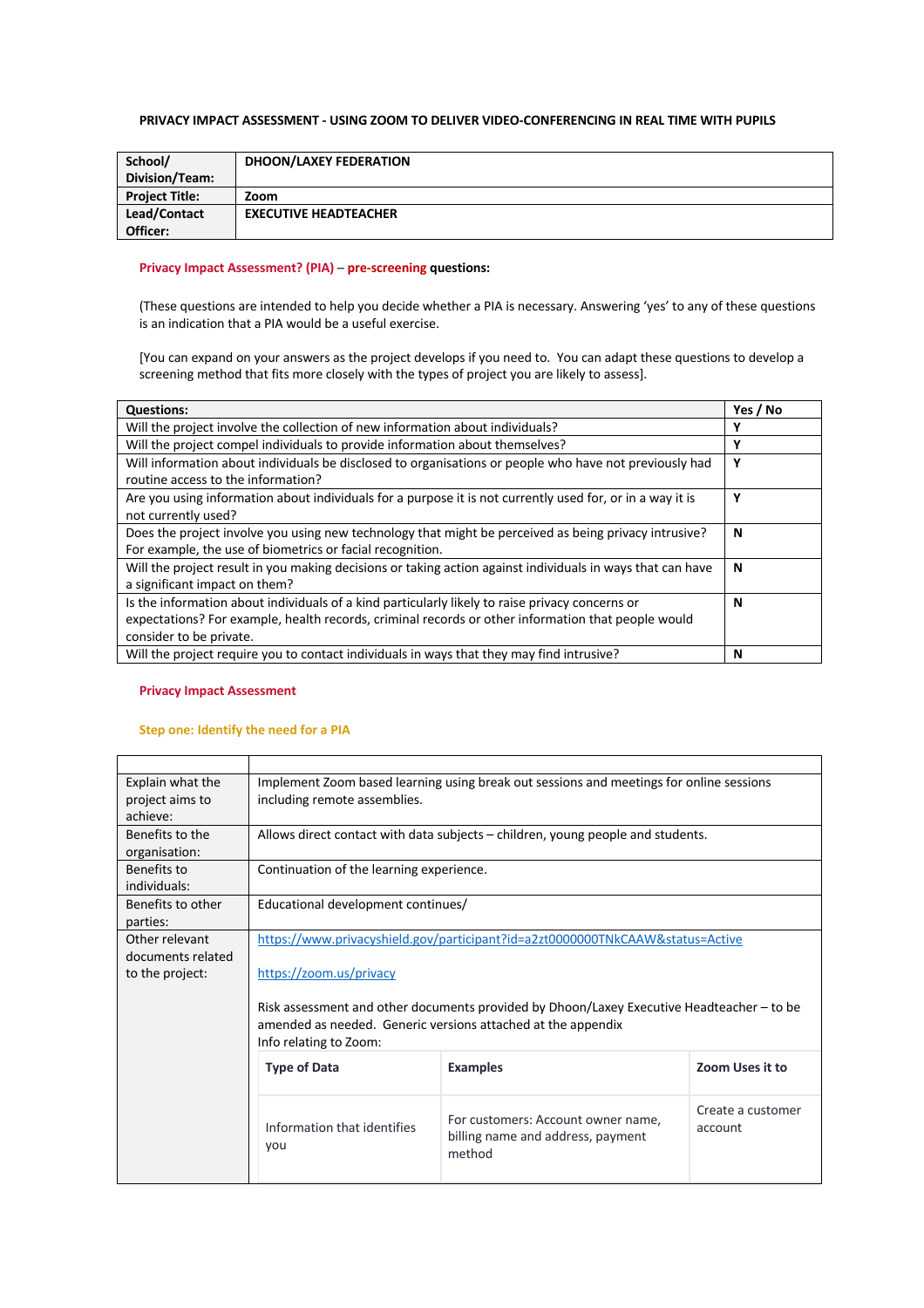|                                                                                                  |                                                                                                                                                                                            | Provide Zoom services                                                                                          |
|--------------------------------------------------------------------------------------------------|--------------------------------------------------------------------------------------------------------------------------------------------------------------------------------------------|----------------------------------------------------------------------------------------------------------------|
|                                                                                                  | Your name, username and email<br>address, or phone number, when you<br>use this information to access or use our<br>services                                                               | Communicate with a<br>customer                                                                                 |
|                                                                                                  | The phone number a Zoom Phone user<br>dials                                                                                                                                                | Respond to requests<br>for support                                                                             |
| Other account data                                                                               | Your phone number (if you choose to put<br>it in), language preference, password (if<br>SSO is not used), title, department                                                                | Create a customer<br>account                                                                                   |
|                                                                                                  |                                                                                                                                                                                            | Provide Zoom services                                                                                          |
|                                                                                                  |                                                                                                                                                                                            | Provide Zoom services*                                                                                         |
| Customer<br>content: information you or<br>others upload, provide, or<br>create while using Zoom | Cloud recordings, chat / instant<br>messages, files, whiteboards, and other<br>information shared while using the<br>service, voice mails                                                  | Store chat logs (for<br>delivery and so you can<br>review and search chat<br>history)                          |
|                                                                                                  |                                                                                                                                                                                            | Store recordings, if<br>explicitly requested by<br>the host or Customer                                        |
|                                                                                                  |                                                                                                                                                                                            | Store voice mail for<br>Zoom Phone                                                                             |
| <b>Type of Data</b>                                                                              | <b>Examples</b>                                                                                                                                                                            | Zoom Uses it to                                                                                                |
| Technical information about<br>your devices, network, and                                        | IP address, MAC address, other device ID<br>(UDID), device type, operating system<br>type and version, client version, type of<br>camera, microphone or speakers,<br>connection type, etc. | Connect you to and<br>optimize your<br>experience using our<br>services<br>Provide customers<br>dashboards and |
| internet connection                                                                              | The phone number of a person making a<br>call using Zoom services (e.g. Zoom<br>Phone)                                                                                                     | reports<br>Respond to requests<br>for support                                                                  |
|                                                                                                  |                                                                                                                                                                                            |                                                                                                                |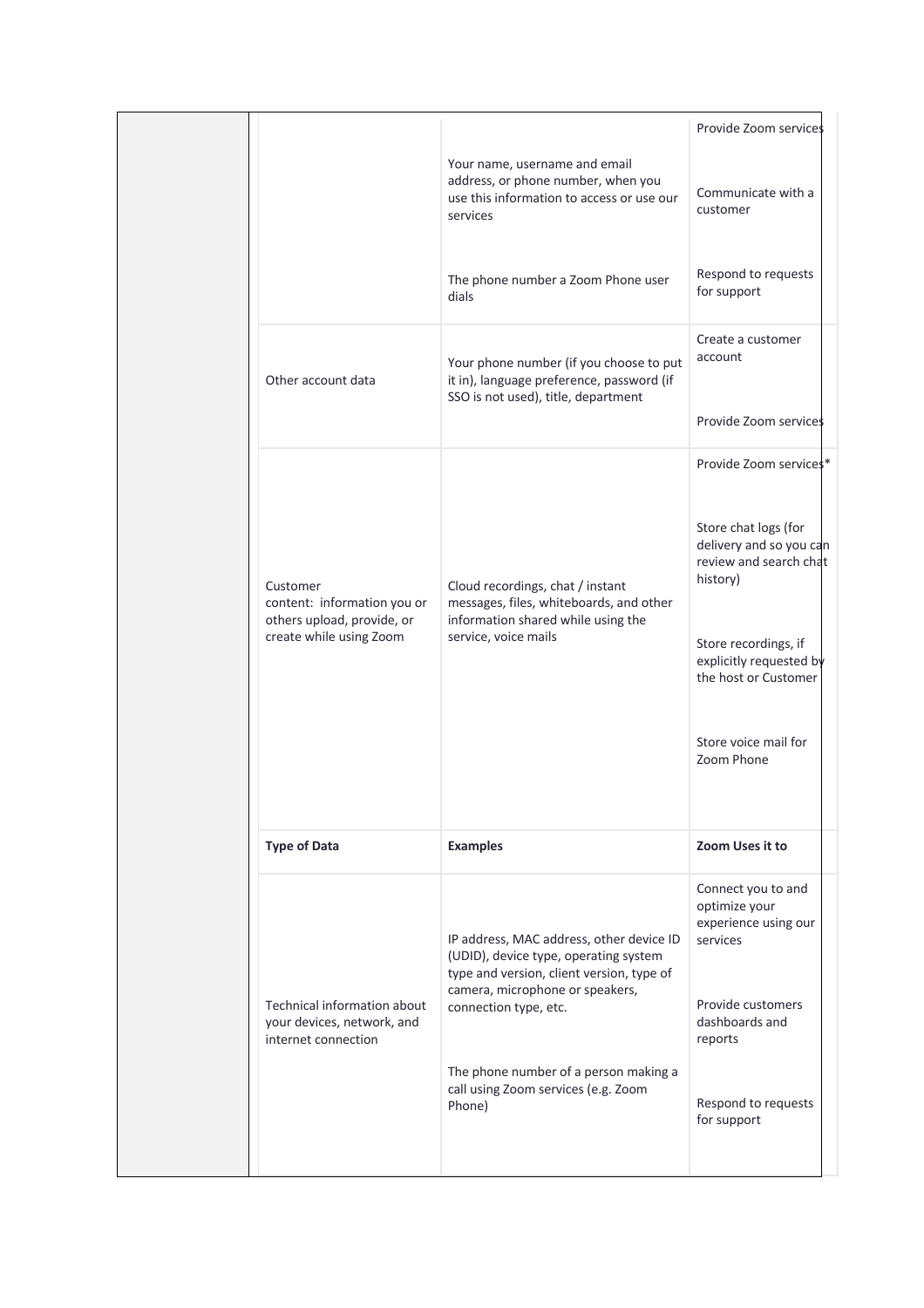|                                                                                                                            |                                                                                              | Monitor performance<br>of our data centers and<br>networks<br>Conduct anonymized,<br>aggregated analytics to<br>improve Zoom's<br>service performance                                                                                                                                                                           |
|----------------------------------------------------------------------------------------------------------------------------|----------------------------------------------------------------------------------------------|---------------------------------------------------------------------------------------------------------------------------------------------------------------------------------------------------------------------------------------------------------------------------------------------------------------------------------|
| Approximate Location                                                                                                       | To the nearest city (we do not "track"<br>your specific location)                            | Connect you to the<br>nearest data center<br>Comply with privacy<br>and other laws - for<br>example, so we can<br>provide you with the<br>right notices for your<br>area<br>Suggest choices such as<br>language preferences<br>Monitor performance<br>of our data centers and<br>networks<br>Respond to requests<br>for support |
| Information about how you<br>use Zoom (this is NOT<br>information or content you<br>share in your meetings or in<br>chats) | Did you use VoIP or a phone call?<br>Did you shift from the mobile client to<br>the desktop? | Optimize your Zoom<br>experience<br>Respond to requests<br>for support<br>Conduct anonymized,<br>aggregated analytics to<br>improve Zoom's<br>performance.                                                                                                                                                                      |
| Setting and preferences<br>chosen by the user                                                                              | Join with video off<br>Require meeting password                                              | To provide you choices<br>for how you use Zoom                                                                                                                                                                                                                                                                                  |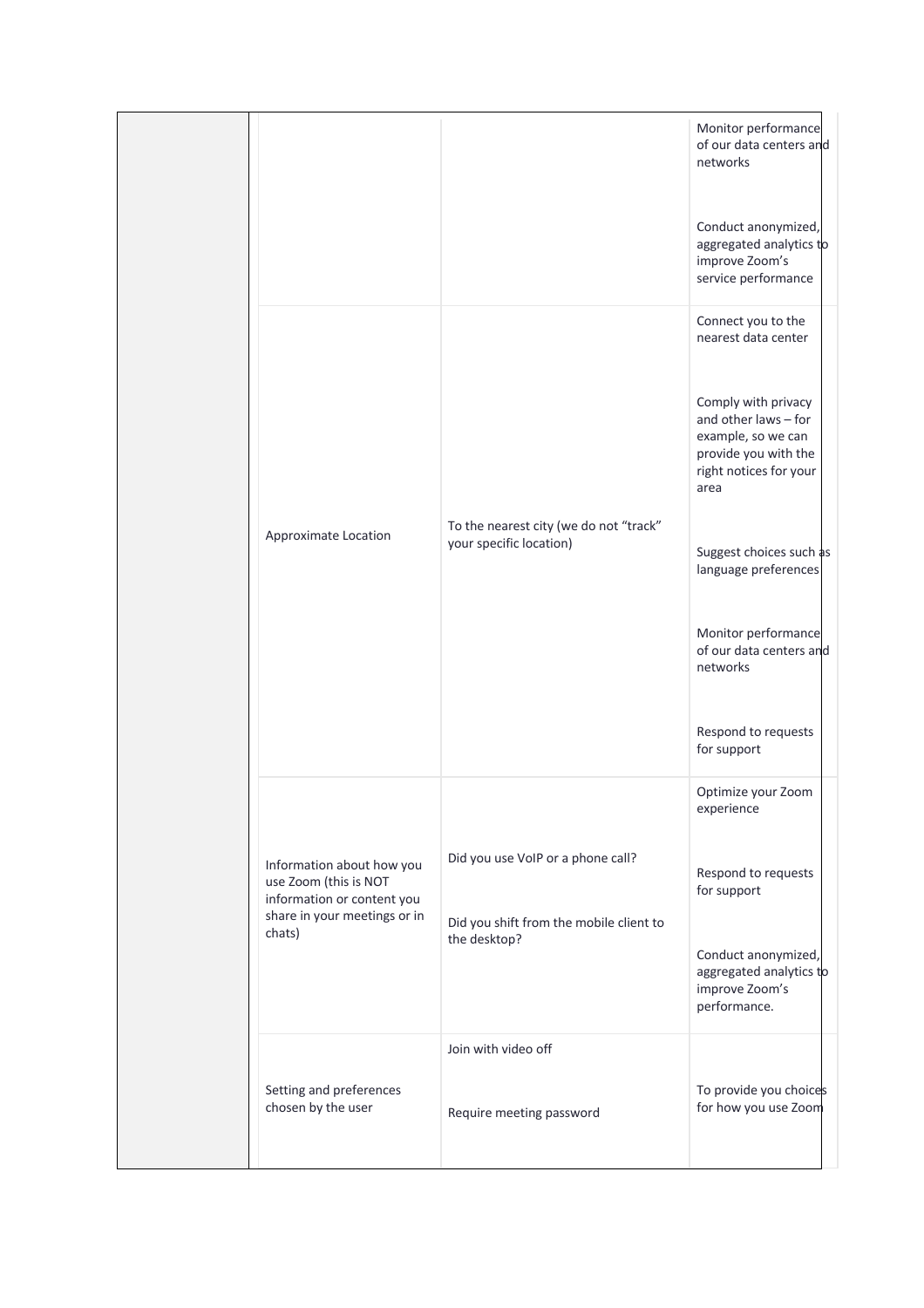| Enable waiting room                                                                                                                                                                             |  |
|-------------------------------------------------------------------------------------------------------------------------------------------------------------------------------------------------|--|
| Do not allow screen sharing other than<br>host                                                                                                                                                  |  |
| Duration of the meeting / Zoom Phone<br>call                                                                                                                                                    |  |
| Email address, name, or other<br>information that a participant enters to<br>identify themselves in the meeting<br>Provide Zoom services<br>Join and leave time of                              |  |
| participants<br>Provide customers<br>dashboards and<br>reports<br>Metadata<br>Name of the meeting                                                                                               |  |
| Respond to requests<br>for support<br>Date / time that meeting was scheduled                                                                                                                    |  |
| Chat status (unless a setting is actively<br>chosen by user)                                                                                                                                    |  |
| Call data records for Zoom Phone                                                                                                                                                                |  |
|                                                                                                                                                                                                 |  |
| Why the need for a<br>Zoom raises a series of issues from a privacy perspective as well as security issues. Information is<br>PIA was identified:<br>currently routed through servers in China. |  |

## **Step two: Describe the information flows**

| Collection:                                                  | Only with consent and agreement should people sign up to this service.<br>People will need to sign on themselves recognising the risks around data<br>sharing with Zoom.                                                                                                             |
|--------------------------------------------------------------|--------------------------------------------------------------------------------------------------------------------------------------------------------------------------------------------------------------------------------------------------------------------------------------|
| Use:                                                         | Online learning sessions only $-$ no sensitive information should be<br>discussed. People also need to be aware that 'Zoombombing' is a<br>possibility and that appropriate passwords, procedures and security<br>will be required, but may not completely protect against this risk |
| <b>Deletion</b>                                              | Data will be deleted at the end of use and certainly in the August following<br>a pupil's leaving school, if not before.                                                                                                                                                             |
| Number affected: (anticipated)                               | 272 children (195 @ Laxey; 77 @ Dhoon)                                                                                                                                                                                                                                               |
| Flow diagram:                                                |                                                                                                                                                                                                                                                                                      |
| (Nb. A simple arrow/flow diagram is<br>helpful, if possible) |                                                                                                                                                                                                                                                                                      |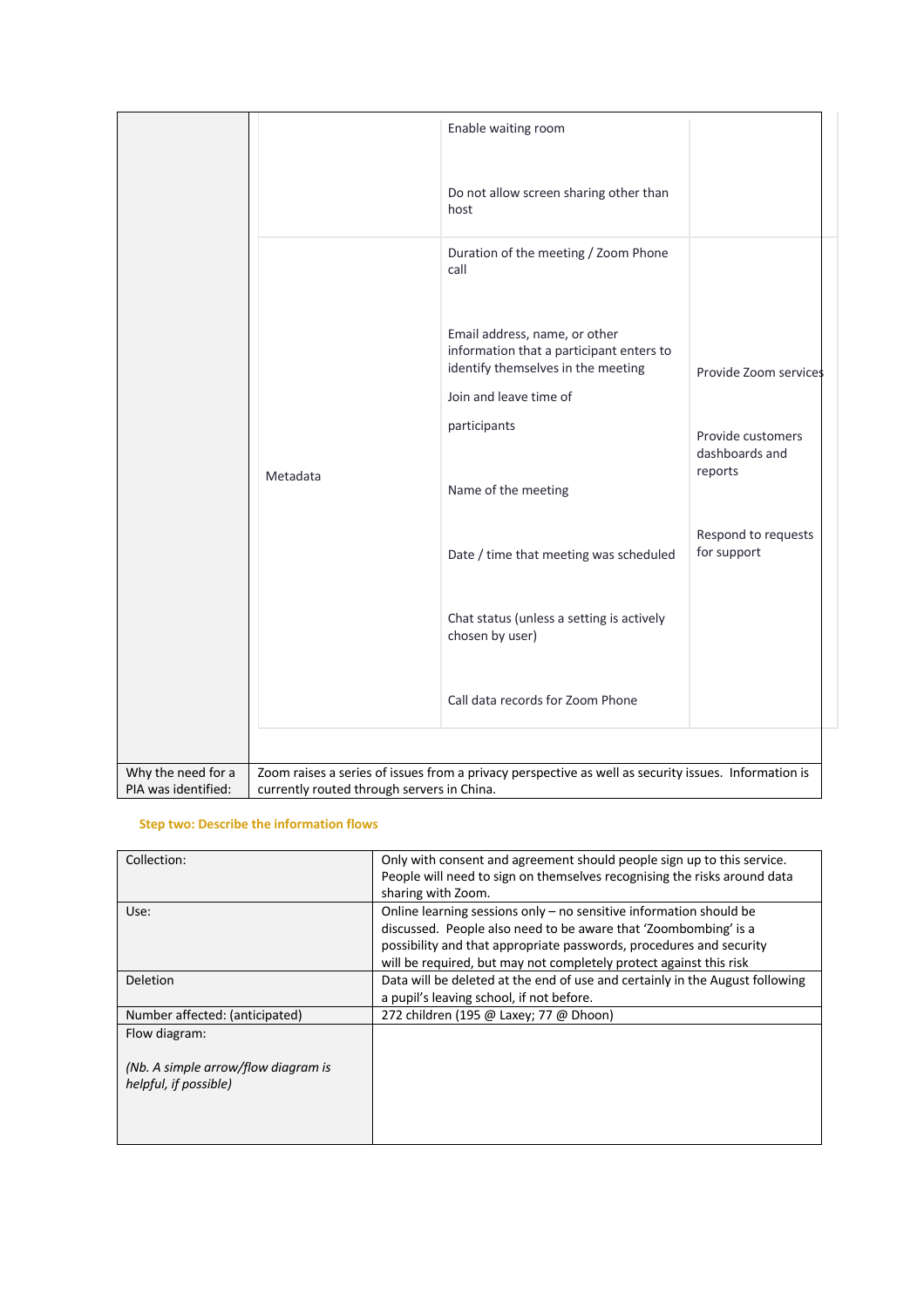## **Consultation requirements (\*if applicable)**

| Practical steps to ensure that risks are | Risks identified:                                                            |
|------------------------------------------|------------------------------------------------------------------------------|
| identified:                              | Servers based in China                                                       |
|                                          | Zoombombing                                                                  |
|                                          | Data shared with Zoom                                                        |
|                                          | Encryption - not end to end                                                  |
|                                          | Password protecting meetings                                                 |
| Practical steps to ensure that privacy   | People need to be made aware of what having servers in China means in        |
| risks are addressed:                     | terms of monitoring.                                                         |
|                                          | With protective measures in place to reduce risk of 'zoombombing' -          |
|                                          | meetings should be password protected and the link sent out and not          |
|                                          | shared.                                                                      |
|                                          | Updated apps / software needs to be used $-$ again this possibility needs to |
|                                          | be highlighted to data subjects and their parents.                           |
|                                          | No sensitive information should be discussed using this service.             |
|                                          | Links and passwords should not be shared widely.                             |
| Internal consultation with:              | Federation teaching staff.                                                   |
| External consultation with:              | Headteachers at Kewaigue, Sulby and RGS (already using Zoom with pupils)     |
|                                          | Parents via letter - sharing the protocol and requirement for explicit       |
|                                          | consent.                                                                     |
|                                          | Legal and Admin Manager (DESC DPO) - Andrew Shipley                          |
| Consultation methodology (link to the    | Consultation with staff to discuss feasibility.                              |
| relevant stages of the project           | Consultation with parents to seek interest and subsequent permission         |
| management process):                     | Consultation with DESC DPO                                                   |
|                                          |                                                                              |
| Dates of consultations:                  |                                                                              |
| Consultation 1:                          | Staff meeting 19.05.2020                                                     |
| <b>INTERNAL</b>                          | Email exchange with HT at RGS 20.05.2020                                     |
|                                          | Meeting with Sulby HT 21.05.2020                                             |
|                                          | SLT meeting 22.05.2020                                                       |
| Consultation 2:                          | Email exchange with DESC DPO 21.05.2020                                      |
| <b>EXTERNAL</b>                          | Letter to parents 25.05.2020                                                 |

**Step three: Identify the privacy and related risks**

Identify the key privacy risks and the associated compliance and corporate risks. Larger-scale PIAs might record this information on a more formal risk register.

Annex three can be used to help you identify the DPA related compliance risks.

| <b>Privacy issue</b>                                                      | <b>Risk to individuals</b>                                     | Compliance risk                   | Associated organisation /<br>corporate risk                                                                |
|---------------------------------------------------------------------------|----------------------------------------------------------------|-----------------------------------|------------------------------------------------------------------------------------------------------------|
| Disclosure of personally<br>identifiable information<br>(PII)             | Information shared with<br>3 <sup>rd</sup> parties eg Zoom     | Non-compliance with<br><b>DPA</b> | Non-compliance with DPA or<br>other legislation can lead to<br>sanctions, fines and reputational<br>damage |
| Data breach esp as<br>encryption – not end to<br>end                      | PII shared with unknown<br>parties                             | Non-compliance with<br><b>DPA</b> | Non-compliance with DPA or<br>other legislation can lead to<br>sanctions, fines and reputational<br>damage |
| Servers based in China                                                    | PII subject to possible<br>review                              | Non-compliance with<br><b>DPA</b> | Non-compliance with DPA or<br>other legislation can lead to<br>sanctions, fines and reputational<br>damage |
| Data being used for<br>purposes other than<br>those it was collected for. | Users have a right to<br>understand how we will<br>use the PII | Non-compliance with<br><b>DPA</b> | Non-compliance with DPA or<br>other legislation can lead to<br>sanctions, fines and reputational<br>damage |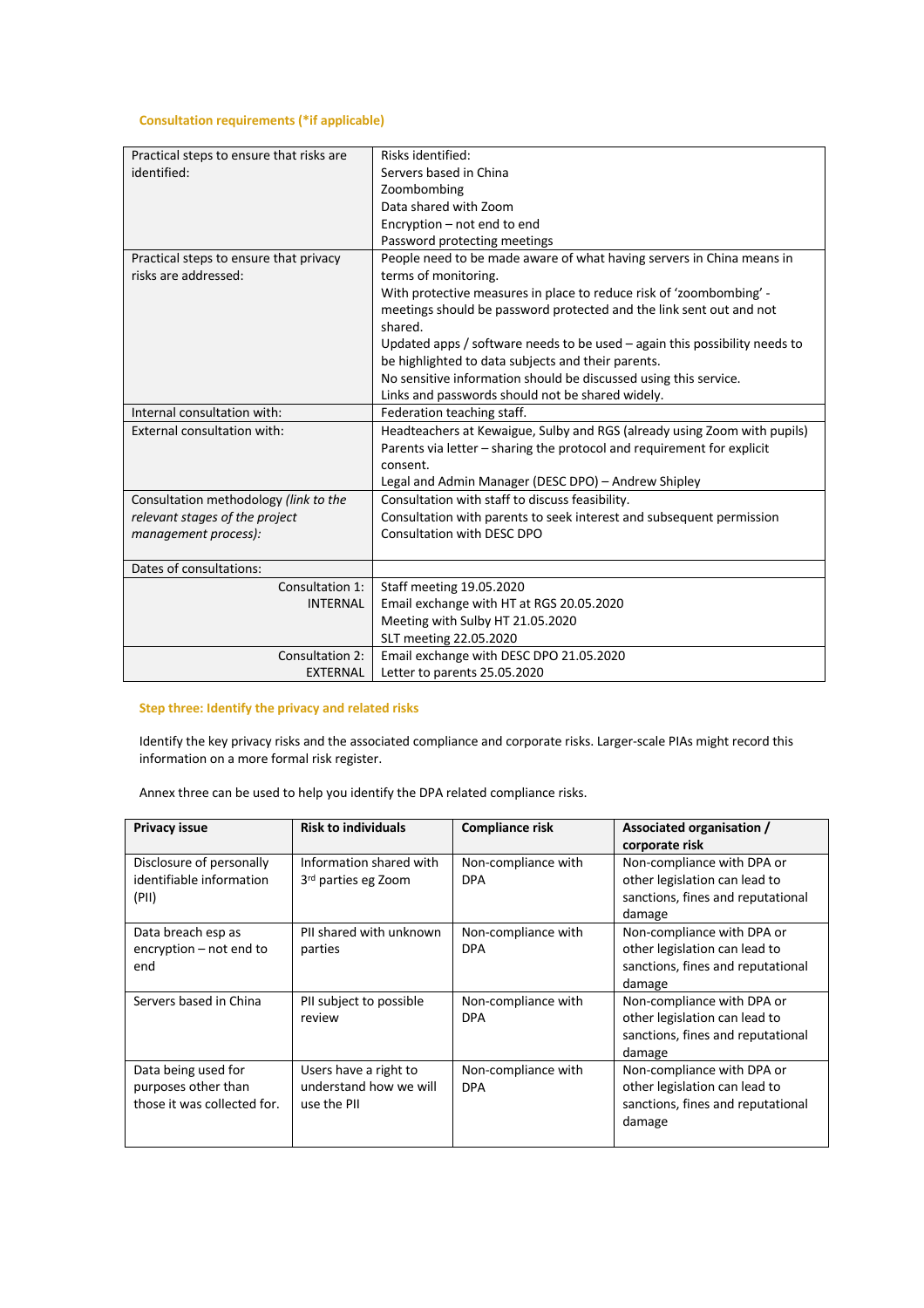| Data being held outside<br>the EU and therefore<br>subject to other<br>jurisdictional legislation | Data protection laws<br>may not be equivalent to<br>IOM, and therefore may<br>not have the same<br>controls | Non-compliance with<br><b>DPA</b> | Non-compliance with DPA or<br>other legislation can lead to<br>sanctions, fines and reputational<br>damage |
|---------------------------------------------------------------------------------------------------|-------------------------------------------------------------------------------------------------------------|-----------------------------------|------------------------------------------------------------------------------------------------------------|
| Not specifically a privacy issue:                                                                 |                                                                                                             |                                   |                                                                                                            |
| Zoombombing                                                                                       | Subject to unpleasant<br>materials                                                                          |                                   | Complaints and upset caused.<br>Reputational damage                                                        |

## **Step four: Identify privacy solutions**

Describe the actions you could take to reduce the risks, and any future steps which would be necessary (eg the production of new guidance or future security testing for systems).

| <b>Risk</b>                                                                                                  | Solution(s)                                                                                                                                                                                                                                                                                        | <b>Result:</b> is the risk<br>eliminated, reduced, or<br>accepted?                  | Evaluation: is the final impact<br>on individuals after<br>implementing each solution a<br>justified, compliant and<br>proportionate response to the |
|--------------------------------------------------------------------------------------------------------------|----------------------------------------------------------------------------------------------------------------------------------------------------------------------------------------------------------------------------------------------------------------------------------------------------|-------------------------------------------------------------------------------------|------------------------------------------------------------------------------------------------------------------------------------------------------|
| Information shared<br>with 3rd parties eg<br>Zoom.                                                           | Up to date software should<br>be installed. Data subjects to<br>be informed that this is a<br>possibility.                                                                                                                                                                                         | Accepted.                                                                           | aims of the project?<br>Proportionate - data subjects<br>should not suffer detriment<br>through not using this service<br>if they choose.            |
| PII shared with<br>unknown parties.                                                                          | No sensitive personal data<br>should be shared.<br>Those signing up to the<br>service should be made<br>aware that personal<br>information will be needed.                                                                                                                                         | The person using the service<br>either accepts this or not -<br>it is their choice. | Proportionate - data subjects<br>should not suffer detriment<br>through not using this service<br>if they choose.                                    |
| PII subject to possible<br>review.                                                                           | No sensitive personal data<br>should be shared.<br>Those signing up to the<br>service should be made<br>aware that personal<br>information will be needed -<br>people need to be informed<br>that what they say / do may<br>be monitored as routed<br>through China and also info<br>stored in US. | The person using the service<br>either accepts this or not -<br>it is their choice. | Proportionate - data subjects<br>should not suffer detriment<br>through not using this service<br>if they choose.                                    |
| Users have a right to<br>understand how we<br>will use the PII.                                              | Limited PII used by school - it<br>is the service being used.<br>Privacy notice to be updated<br>with suitable information and<br>warnings.                                                                                                                                                        | The person using the service<br>either accepts this or not -<br>it is their choice. | Proportionate - data subjects<br>should not suffer detriment<br>through not using this service<br>if they choose.                                    |
| Data protection laws<br>may not be equivalent<br>to IOM, and therefore<br>may not have the<br>same controls. | Privacy shield in place.<br>Privacy notice for Zoom<br>recognises the GDPR<br>principles and privacy and<br>security are areas that they<br>are working on.                                                                                                                                        | The person using the service<br>either accepts this or not -<br>it is their choice. | Proportionate - data subjects<br>should not suffer detriment<br>through not using this service<br>if they choose.                                    |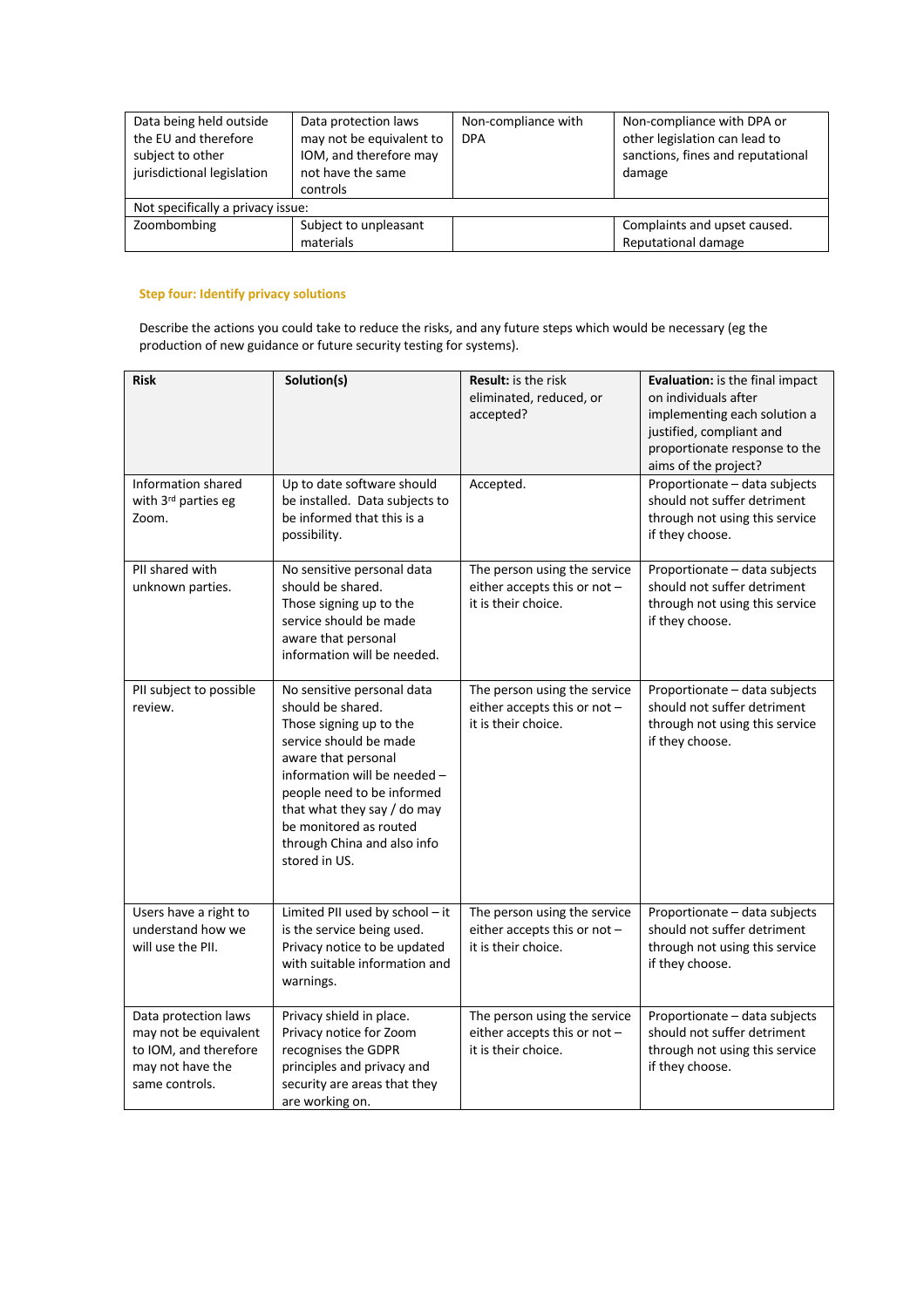## **Step five: Sign off and record the PIA outcomes**

Who has approved the privacy risks involved in the project?

What solutions need to be implemented?

| Risk:                                                                                                 | Approved solution:                                                                                                                                                                                                                                                                     | Approved by (Headteacher /<br>Principal or designate): |
|-------------------------------------------------------------------------------------------------------|----------------------------------------------------------------------------------------------------------------------------------------------------------------------------------------------------------------------------------------------------------------------------------------|--------------------------------------------------------|
| Information shared with 3rd<br>parties eg Zoom                                                        | Up to date software should be installed. Data<br>subjects to be informed that this is a<br>possibility                                                                                                                                                                                 | Υ                                                      |
| PII shared with unknown parties                                                                       | No sensitive personal data should be shared.<br>Those signing up to the service should be<br>made aware that personal information will be<br>needed.                                                                                                                                   | Y                                                      |
| PII subject to possible review                                                                        | No sensitive personal data should be shared.<br>Those signing up to the service should be<br>made aware that personal information will be<br>needed - people need to be informed that<br>what they say / do may be monitored as<br>routed through China and also info stored in<br>US. | Y                                                      |
| Users have a right to understand<br>how we will use the PII.                                          | Limited PII used by school / UCM - it is the<br>service being used. Privacy notice to be<br>updated with suitable information and<br>warnings.                                                                                                                                         | Y                                                      |
| Data protection laws may not be<br>equivalent to IOM, and therefore<br>may not have the same controls | Privacy shield in place. Privacy notice for<br>Zoom recognises the GDPR principles and<br>privacy and security are areas that Zoom are<br>working on.                                                                                                                                  | Y                                                      |

#### **SIGN OFF**

### **DESC DATA PROTECTION OFFICER**

**DPIAs should be signed, sent and retained by** 

**> DPO-desc@gov.im <**

Data Controller signature (Headteacher / Principal): Date:

22.05.2020

DPO-DESC signature: Date: Date: Date: Date: Date: Date: Date: Date: Date: Date: Date: Date: Date: Date: Date: Date: Date: Date: Date: Date: Date: Date: Date: Date: Date: Date: Date: Date: Date: Date: Date: Date: Date: Date

| SIRO signature: | Date: |
|-----------------|-------|
|-----------------|-------|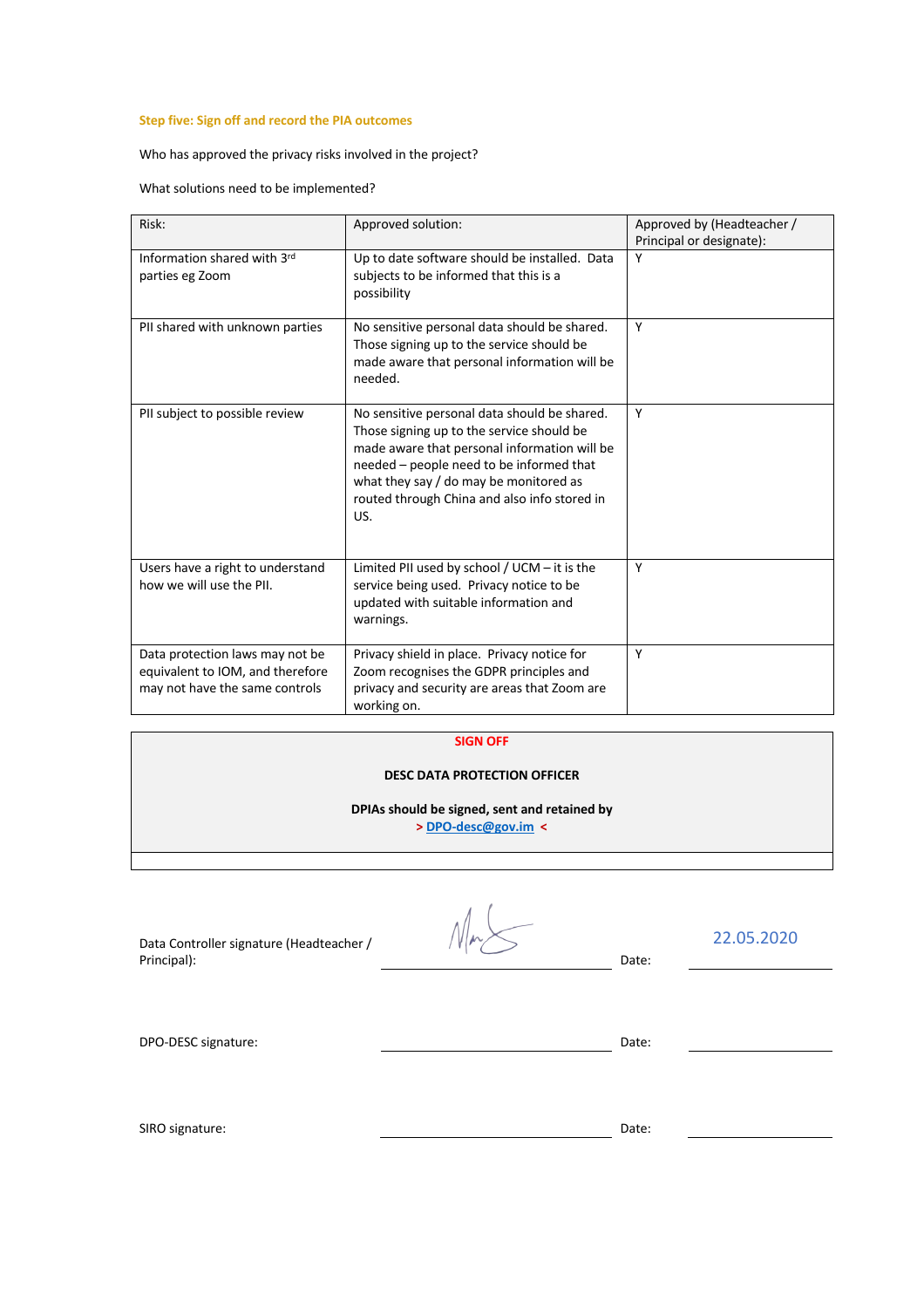## **Step six: Integrate the PIA outcomes back into the project plan**

(Who is responsible for integrating the PIA outcomes back **into the project plan** and updating any project management paperwork? Who is responsible for implementing the solutions that have been approved? Who is the contact for any privacy concerns that may arise in the future?)

| Action to be taken                                                                                                                                                                                                        | Date for completion of actions | Responsibility for action     |
|---------------------------------------------------------------------------------------------------------------------------------------------------------------------------------------------------------------------------|--------------------------------|-------------------------------|
| Advise that the most up to date                                                                                                                                                                                           | 25.05.2020                     | Users.                        |
| software should be used - patches                                                                                                                                                                                         |                                |                               |
| and updates installed.                                                                                                                                                                                                    | On release.                    |                               |
| When personal data of a sensitive<br>nature starts to be shared the<br>meeting should be terminated and<br>continued more securely, if<br>appropriate – NB safeguarding<br>responsibilities and also protecting<br>staff. | Immediately.                   | Host (staff member of school) |
| Privacy notice to be updated to<br>highlight risks and issues                                                                                                                                                             | 25.05.2020                     | <b>Executive Headteacher</b>  |
| Consent to be sought before using<br>the service                                                                                                                                                                          | 25.05.2020                     |                               |

Contact point for future privacy concerns: Executive Headteacher

DPO-DESC

#### **Linking your PIA to the GDPR privacy principles**

Answering these questions during the PIA process will help you to identify where there is a risk that the project will fail to comply with the GDPR/DPA or other relevant legislation, for example the Human Rights Act.

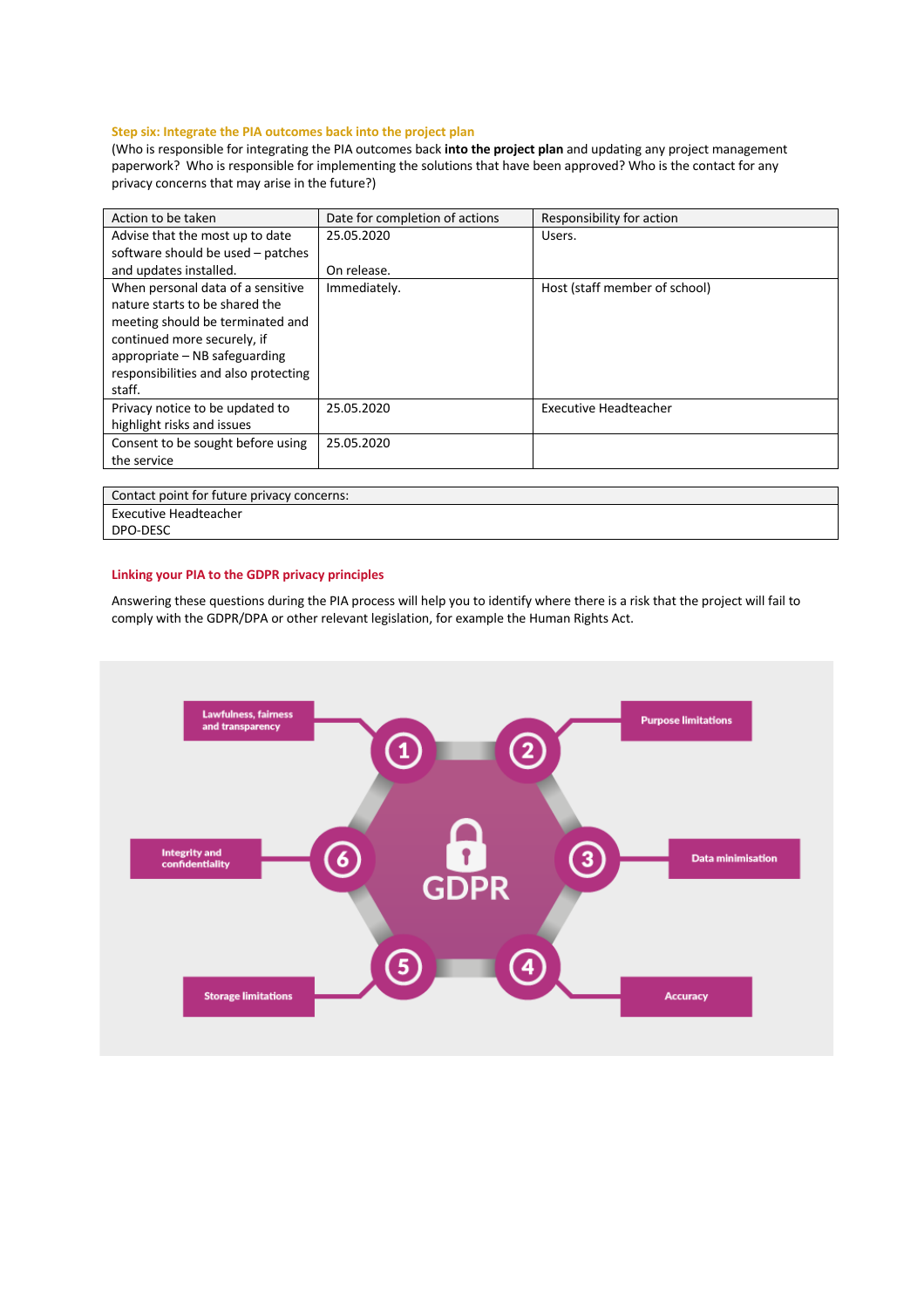**Principle 1**

**1. Lawfulness, fairness and transparency**

**Transparency: Tell the subject what data processing will be done.** 

**Fair: What is processed must match up with how it has been described**

**Lawful: Processing must meet the tests described in GDPR** *[article 5, clause 1(a)]*

Have you identified the purpose of the project?

Yes – to provide on-going contact with pupils and students.

How will you tell individuals about the use of their personal data?

Privacy notice; consent form and letter.

Do you need to amend your privacy notices?

Yes – before using the service

Have you established which conditions for processing apply?

Consent is being used – some parents may not want their children / young person using this service.

If you are relying on consent to process personal data, how will this be collected, and what will you do if it is withheld or withdrawn?

By email. It is for individual establishments to establish other means of communicating with their students if they are able eg email.

Our organisation (CO) is subject to the Human Rights Act, please also consider:

- Will your actions interfere with the right to privacy under Article 8?
- No
- Have you identified the social need and aims of the project?

Yes – to maintain contact with data subjects during this period of lockdown.

• Are your actions a proportionate response to the social need?

Yes; but there are recognised issues with the service so explicit information needs to be provided.

#### **Principle 2**

**2. Purpose limitations**

**Personal data can only be obtained for "specified, explicit and legitimate purposes"** *[article 5, clause 1(b)]***. Data can only be used for a specific processing purpose that the subject has been made aware of and no other, without further consent.** Does your project plan cover all of the purposes for processing personal data?

Yes

Have you identified potential new purposes as the scope of the project expands?

No

**Principle 3**

#### **3. Data minimisation**

**Data collected on a subject should be "adequate, relevant and limited to what is necessary in relation to the purposes for which they are processed".** *[article 5, clause 1(c)]*

*I.e. No more than the minimum amount of data should be kept for specific processing.*

Is the quality of the information good enough for the purposes it is used?

Yes; it is personal choice whether people sign up but it must be made clear what the risks are.

Which personal data could you not use, without compromising the needs of the project?

Limited information is needed by the person controlling the meeting although they are able to access more information than they need due to the set-up of Zoom as it stands.

**Principle 4** 

#### **4. Accuracy**

**Data must be "accurate and where necessary kept up to date"** *[article 5, clause 1(d)]*

**Baselining ensures good protection and protection against identity theft. Data holders should build rectification processes into data management / archiving activities for subject data.**

If you are procuring new software does it allow you to amend data when necessary?

How are you ensuring that personal data obtained from individuals or other organisations is accurate?

N/A

N/A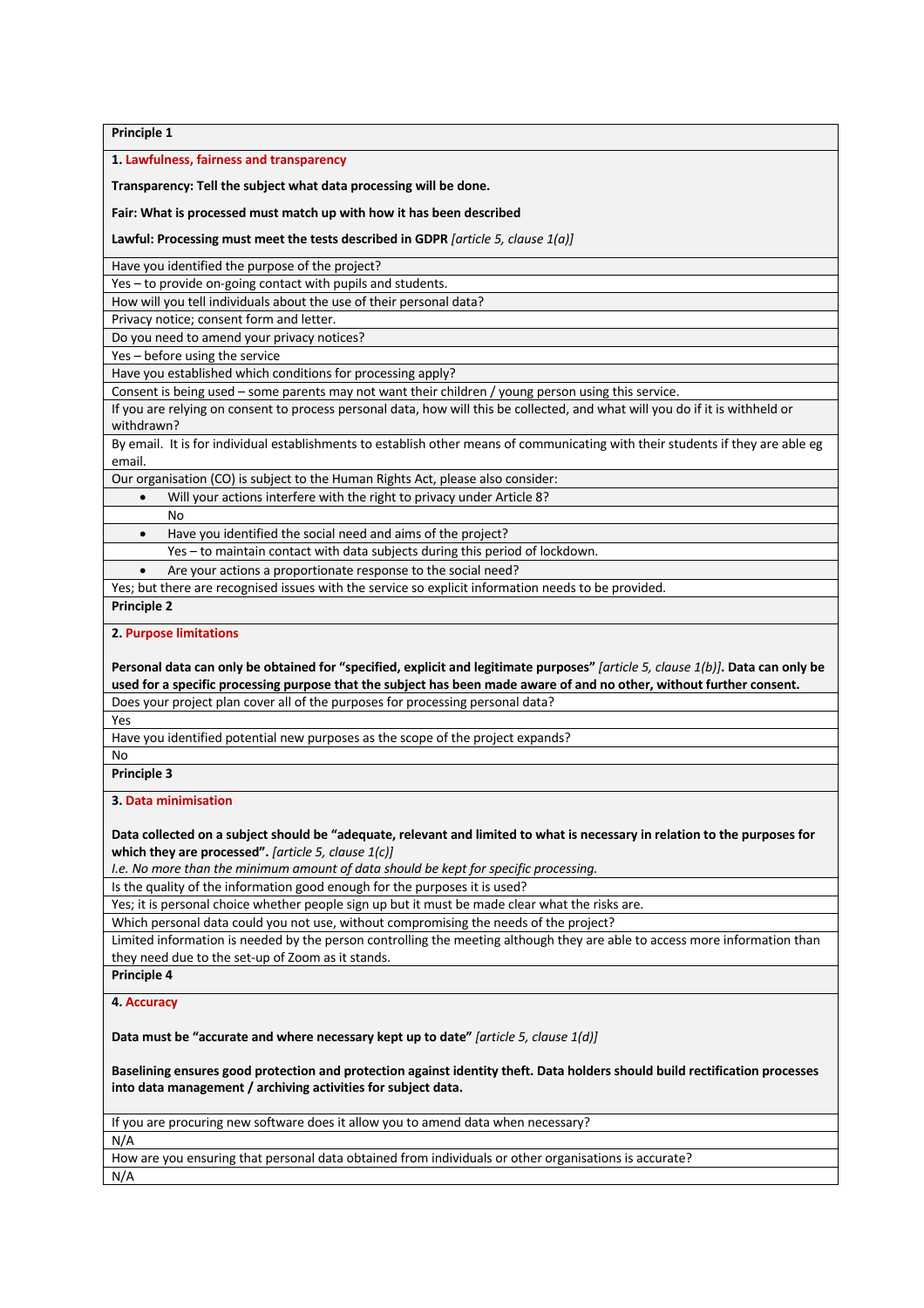**Principle 5**

#### **5. Storage limitations**

**Regulator expects personal data is "kept in a form which permits identification of data subjects for no longer than necessary".** *[article 5, clause 1(e)]*

*I.e. Data no longer required should be removed.*

What retention periods are suitable for the personal data you will be processing?

N/A – up to individuals to delete their accounts as they see fit

Are you procuring software that will allow you to delete information in line with your retention periods?

N/A

**Principle 6**

**6. Integrity and confidentiality**

**Requires processors to handle data "in a manner [ensuring] appropriate security of the personal data including protection against unlawful processing or accidental loss, destruction or damage".** *[article 5, clause 1(f)]*

Do any new systems provide protection against the security risks you have identified?

Security is being developed as part of the ongoing development of Zoom

What training and instructions are necessary to ensure that staff know how to operate a new system securely?

Some input may be needed to ensure meetings are password protected and to show how links are passed out.

#### **Privacy notice amendments / updates: Covid-19 Zoom for remote sessions**

In order to facilitate remote working Laxey / Dhoon School are using a service called Zoom. Please be aware that there are privacy and security issues at present with this and we understand that you may not want to use this service. There is no obligation to do so. Some of the problems have been highlighted in the press and include:

Information routed through servers based in China – possible review of information.

- $\Rightarrow$  Sharing of data with Facebook updated software should be used.
- $\Rightarrow$  Zoombombing suitable passwords should be in place and links should not be shared.
- $\Rightarrow$  Encryption is not end to end No personal information should be shared during sessions as the service is not properly encrypted.
- $\Rightarrow$  Non-protected meetings Only password protected meetings should be held.

The data the Zoom service collects and uses is as detailed below:

| <b>Type of Data</b>             | <b>Examples</b>                                                                             | Zoom Uses it to                 |
|---------------------------------|---------------------------------------------------------------------------------------------|---------------------------------|
|                                 | For customers: Account owner name, billing<br>name and address, payment method              | Create a customer account       |
|                                 | Your name, username and email address, or                                                   | Provide Zoom services           |
| Information that identifies you | phone number, when you use this<br>information to access or use our services                | Communicate with a customer     |
|                                 | The phone number a Zoom Phone user dials                                                    | Respond to requests for support |
| Other account data              | Your phone number (if you choose to put it<br>in), language preference, password (if SSO is | Create a customer account       |
|                                 | not used), title, department                                                                | Provide Zoom services           |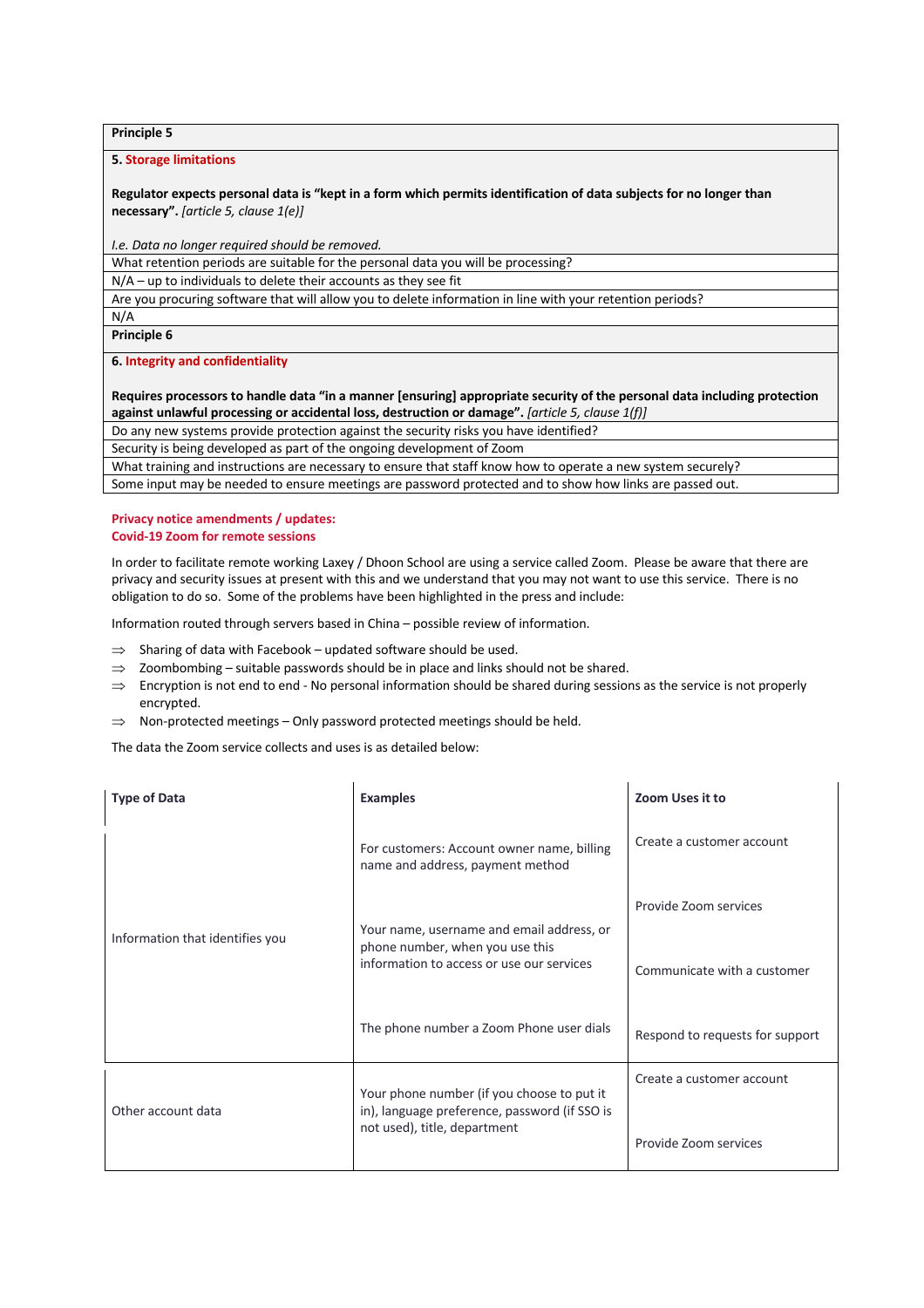| Customer content: information you or<br>others upload, provide, or create while<br>using Zoom | Cloud recordings, chat / instant messages,<br>files, whiteboards, and other information<br>shared while using the service, voice mails | Provide Zoom services*                                                                                                                                        |
|-----------------------------------------------------------------------------------------------|----------------------------------------------------------------------------------------------------------------------------------------|---------------------------------------------------------------------------------------------------------------------------------------------------------------|
|                                                                                               |                                                                                                                                        | Store chat logs (for delivery and<br>so you can review and search chat<br>history)<br>Store recordings, if explicitly<br>requested by the host or<br>Customer |
|                                                                                               |                                                                                                                                        | Store voice mail for Zoom Phone                                                                                                                               |

\*Zoom does not monitor or use customer content for any reason other than as part of providing our services. *Zoom does not sell customer content to anyone or use it for any advertising purposes.*

**Data that our system collects from you:**

| <b>Type of Data</b>                                                              | <b>Examples</b>                                                                                                                                                                            | Zoom Uses it to                                                                                                       |
|----------------------------------------------------------------------------------|--------------------------------------------------------------------------------------------------------------------------------------------------------------------------------------------|-----------------------------------------------------------------------------------------------------------------------|
|                                                                                  |                                                                                                                                                                                            | Connect you to and optimize your<br>experience using our services                                                     |
|                                                                                  | IP address, MAC address, other device ID<br>(UDID), device type, operating system type<br>and version, client version, type of camera,<br>microphone or speakers, connection type,<br>etc. | Provide customers dashboards and<br>reports                                                                           |
| Technical information about your<br>devices, network, and internet<br>connection |                                                                                                                                                                                            | Respond to requests for support                                                                                       |
|                                                                                  | The phone number of a person making a call<br>using Zoom services (e.g. Zoom Phone)                                                                                                        | Monitor performance of our data<br>centers and networks                                                               |
|                                                                                  |                                                                                                                                                                                            | Conduct anonymized, aggregated<br>analytics to improve Zoom's service<br>performance                                  |
|                                                                                  |                                                                                                                                                                                            | Connect you to the nearest data<br>center                                                                             |
| Approximate Location                                                             | To the nearest city (we do not "track" your<br>specific location)                                                                                                                          | Comply with privacy and other laws<br>- for example, so we can provide<br>you with the right notices for your<br>area |
|                                                                                  |                                                                                                                                                                                            | Suggest choices such as language                                                                                      |